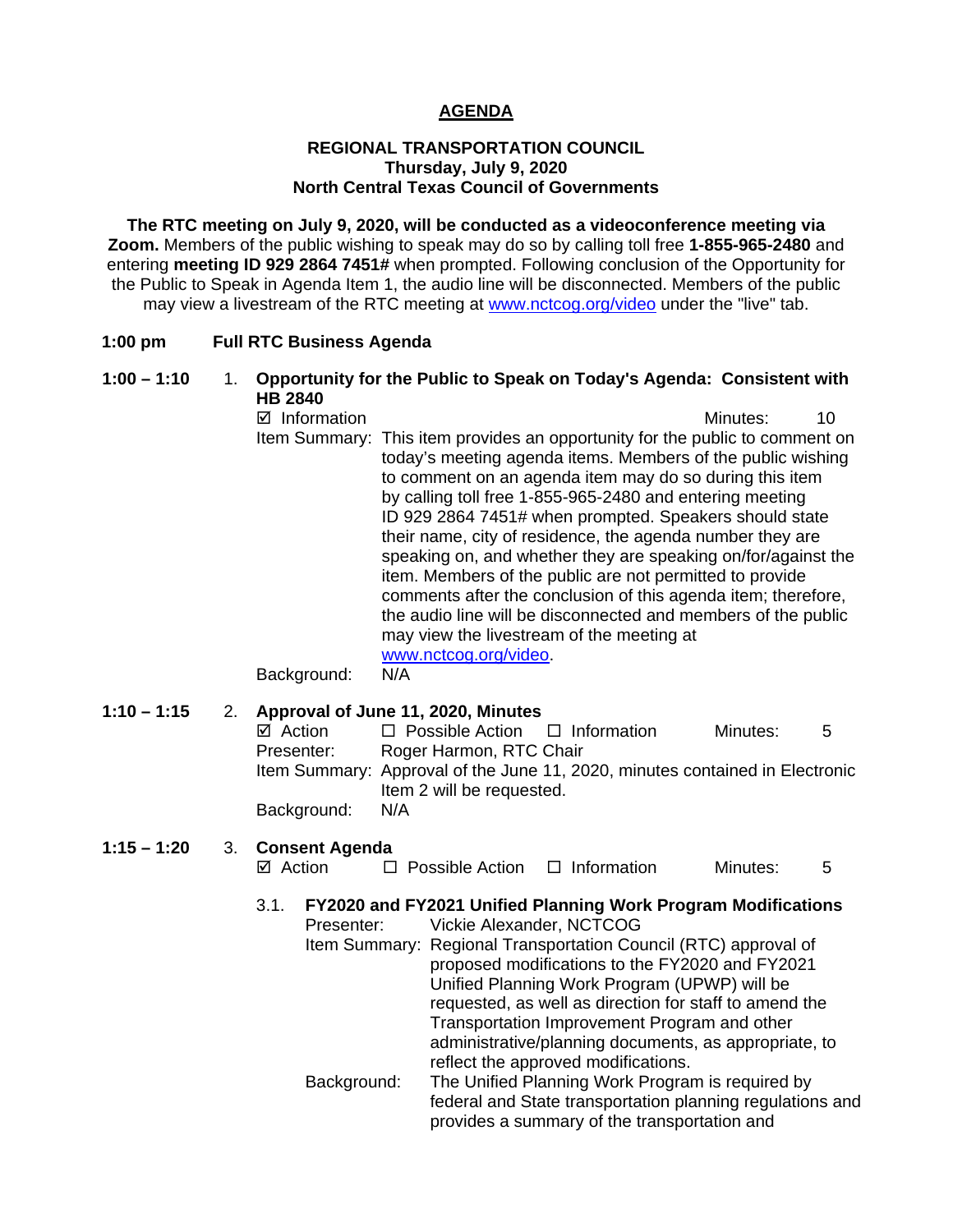transportation-related air quality planning tasks to be conducted by Metropolitan Planning Organization staff. The FY2020 and FY2021 UPWP identifies the activities to be carried out between October 1, 2019, and September 30, 2021. Amendments to this document are being proposed to reflect new initiatives, project updates and funding adjustments. The proposed amendments have been posted on the North Central Texas Council of Governments website for public review and comment, and are also included as Electronic Item 3.1.1. Additional information is provided in Electronic Item 3.1.2. Comments received as a result of the public outreach process, if any, will be provided. The Surface Transportation Technical Committee took action at its June 26 meeting to recommend Regional Transportation Council approval.

Performance Measure(s) Addressed:

 $\boxtimes$  Safety  $\boxtimes$  Pavement and Bridge Condition

⊠ Transit Asset **II System Performance/Freight/CMAQ** 

## 3.2. **Ratification of Action Approving \$300,000 in Temporary Interim Funding for Air Quality Initiatives**

Presenter: Michael Morris, NCTCOG Item Summary: Regional Transportation Council (RTC) ratification of staff action to approve \$300,000 in temporary, interim funding to support air quality initiatives will be requested. Background: North Central Texas Council of Governments selected Air Quality staff are funded out of the Management and Operations Program. The transition between multiyear agreements with the Texas Department of Transportation was not completed in time. It is anticipated multiyear agreements will be completed in approximately 90 days. RTC Local funds are being programmed as an interim measure in advance of the anticipated formal funding agreements. Electronic Item 3.2 includes additional information.

Performance Measure(s) Addressed:

 $\Box$  Safety  $\Box$  Pavement and Bridge Condition

- □ Transit Asset <br>  $\Box$  Transit Asset <br>  $\Box$  System Performance/Freight/CMAQ
- 3.3. **2020 Traffic Incident Management Equipment Purchase Call for Projects – Recommendations**

| Presenter:  | Sonya Landrum, NCTCOG                                            |
|-------------|------------------------------------------------------------------|
|             | Item Summary: Staff will request Regional Transportation Council |
|             | approval of the 2020 Traffic Incident Management                 |
|             | Equipment Purchase Call for Projects recommendations             |
|             | for an amount not to exceed \$1.375 million.                     |
| Background: | The goal of the North Central Texas Council of                   |
|             | Governments (NCTCOG) Traffic Incident Management                 |
|             | (TIM) Training Program is to initiate a common,                  |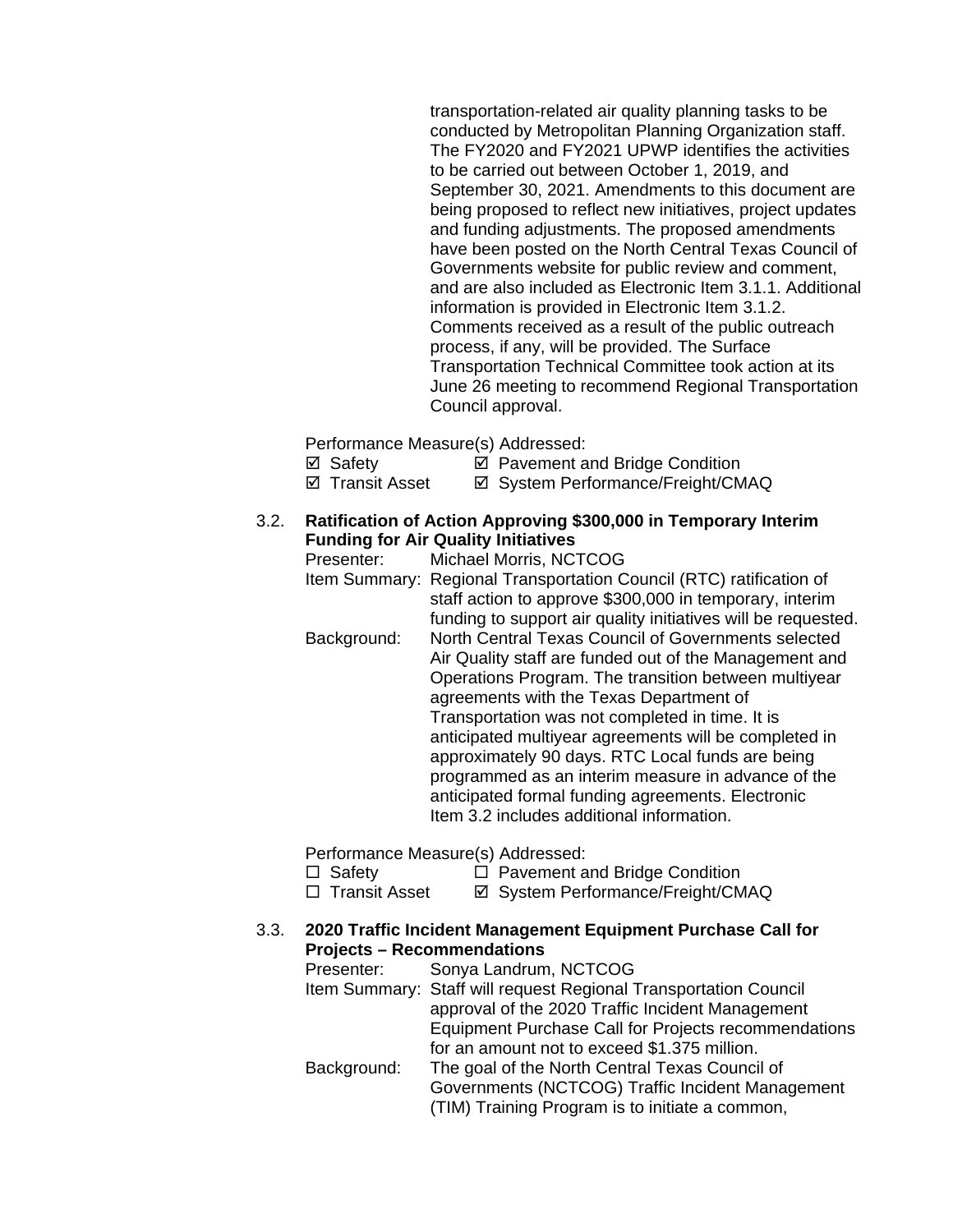coordinated response to traffic incidents that will build partnerships, enhance safety for emergency personnel, reduce secondary traffic crashes, improve the efficiency of the transportation system, and improve air quality in the Dallas-Fort Worth region. Non-recurring traffic incidents are responsible for about 50 percent of all congestion. Additionally, the secondary crashes caused by these incidents kill or injure hundreds annually in the Dallas-Fort Worth area. Equipment and technology that aid in quick incident clearance can both assist with keeping motorists and first responders safe on the roadway and in improved air quality for the region. In support of the NCTCOG TIM Training Program, funding is available for the purchase of equipment and technology to be used to mitigate traffic incidents in the North Central Texas Nonattainment Area. The 2020 Traffic Incident Management Equipment Purchase Call for Projects recommendation tables are included in Electronic Item 3.3.1, as well as the presentation in Electronic Item 3.3.2.

Performance Measure(s) Addressed:

 $\Box$  **Safety**  $\Box$  Pavement and Bridge Condition <br>  $\Box$  Transit Asset  $\Box$  System Performance/Freight/CM

□ System Performance/Freight/CMAQ

## **1:20 – 1:35** 4. **Orientation to Agenda/Director of Transportation Report**

 $\Box$  Action  $\Box$  Possible Action  $\Box$  Information Minutes: 15 Presenter: Michael Morris, NCTCOG

- 1. Follow Up to Member Discussion at the June 11, 2020, Meeting: North Texas Tollway Authority Priority and Anticipated Construction Date on SH 360/SH 161 and Progress on the IH 30 Project from Linkcrest to IH 820
- 2. Comments in Support of the Dallas to Houston High-Speed Rail Project
- 3. Texas Department of Transportation 2021 Unified Transportation Program
- 4. Texas Transportation Commission Met in Person: Fort Worth to Laredo High-Speed Transportation Study (Electronic Item 4.1)
- 5. Trail of the Month Video (Postponed at the March 12, 2020, Meeting and will Remain Postponed)
- 6. Auto Occupancy/High-Occupancy Vehicle Quarterly Subsidy Report (Electronic Item 4.2)
- 7. Federal Performances Measures Update (Electronic Item 4.3)
- 8. Dallas-Fort Worth Clean Cities Upcoming Events [\(https://www.dfwcleancities.org/dfw-clean-cities-meetings\)](https://www.dfwcleancities.org/dfw-clean-cities-meetings)
- 9. Air Quality Funding Opportunities for Vehicles [\(https://www.nctcog.org/trans/quality/air/funding-and](https://www.nctcog.org/trans/quality/air/funding-and-resources/fundingvehicle)[resources/fundingvehicle\)](https://www.nctcog.org/trans/quality/air/funding-and-resources/fundingvehicle)
- 10. Status Report on Ozone (Electronic Item 4.4)
- 11. North Central Texas Council of Governments Featured on SmartWay Affiliate in Action [\(https://www.epa.gov/smartway/smartway-affiliates](https://www.epa.gov/smartway/smartway-affiliates-action)[action\)](https://www.epa.gov/smartway/smartway-affiliates-action)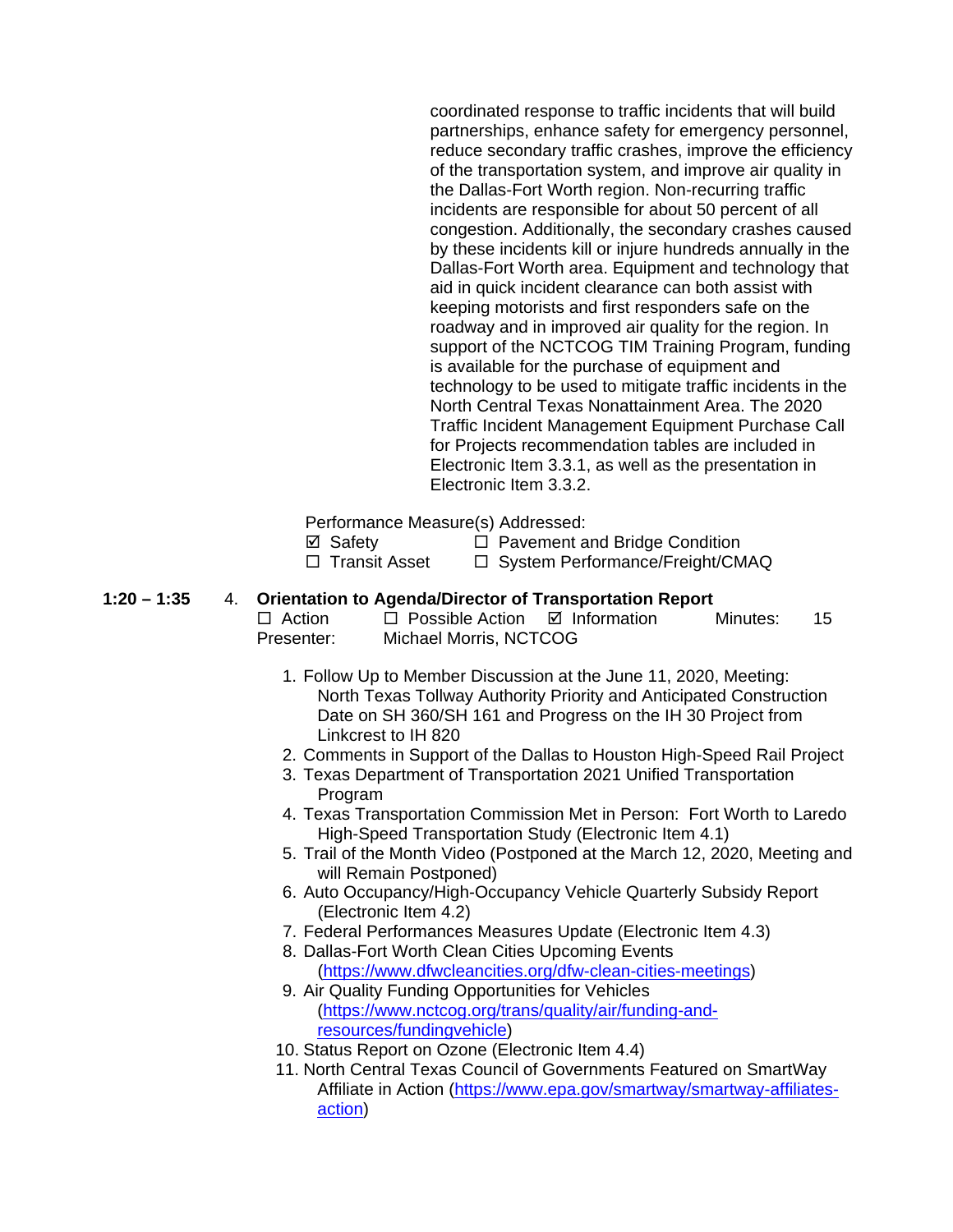- 12. Clean Air Action Day August 5, 2020 [\(www.airnorthtexas.org/socialdistancing\)](https://gcc01.safelinks.protection.outlook.com/?url=http%3A%2F%2Fwww.airnorthtexas.org%2Fsocialdistancing&data=02%7C01%7CALeger%40nctcog.org%7Cc301ee8b6d96498f4f5b08d81c74e360%7C2f5e7ebc22b04fbe934caabddb4e29b1%7C0%7C0%7C637290635651183111&sdata=gHOXi5S6rb%2BjVuT9LQraogsbhv2gSJqRjmOYnR%2BUM20%3D&reserved=0)
- 13. June Online Input Opportunity Minutes (Electronic Item 4.5)
- 14. Public Comments Report (Electronic Item 4.6)
- 15. Recent News Articles (Electronic Item 4.7)
- 16. Recent Press Releases (Electronic Item 4.8)

#### **1:35 – 1:45** 5. **Regional Transportation Council Policy Position Establishing Guidelines for Ratification Actions**

- $\boxtimes$  Action  $\Box$  Possible Action  $\Box$  Information Minutes: 10 Presenter: Michael Morris, NCTCOG Item Summary: In June, staff presented a potential opportunity for the region to host the National Hockey League (NHL) Hub City Tournament by covering the transportation costs and the Regional Transportation Council (RTC) was asked to ratify staff action at a future meeting. The NHL did not select the Dallas-Fort Worth region. Approval of P20-02, Policy Position Establishing Guidelines for Ratification Actions, will be requested to support interim staff-generated actions in the future. Background: At the June 11, 2020, RTC meeting, members were asked to
	- support interim authority to fund transportation elements for the NHL Hub City Tournament bid for the region. The proposed policy outlines guidelines for instances when an emergency or time-sensitive item must be implemented prior to the ability for staff to request official RTC approval. Electronic Item 5.1 is a copy of the letter to the Dallas Stars. P20-02, Policy Position Establishing Guidelines for Ratification Actions, is provided in Electronic Item 5.2.

Performance Measure(s) Addressed:

- $\Box$  Safety  $\Box$  Pavement and Bridge Condition
- $\Box$  Transit Asset  $\Box$  System Performance/Freight/CMAQ
- **1:45 – 1:55** 6. **Changing Mobility: Data, Insights, and Delivering Innovative Projects During COVID Recovery**<br>
□ Action □ Possik
	- $\Box$  Possible Action  $\Box$  Information Minutes: 10 Presenter: Michael Morris, NCTCOG
	- Item Summary: Staff will provide an update on performance metrics to help understand the impacts of COVID-19 to the transportation system.
	- Background: Four performance metrics have been developed that will be tracked through the COVID-19 pandemic and recovery process: 1) travel behavior response to COVID-19, 2) financial implications to traditional revenue sources, 3) benefits of travel behavior responses to areas of Regional Transportation Council responsibility, and 4) prioritization of infrastructure improvements that offset unemployment increases. Preliminary information will be provided at the meeting.

Performance Measure(s) Addressed:

- $\boxtimes$  Pavement and Bridge Condition
- ⊠ Transit Asset <br> **EX System Performance/Freight/CMAQ**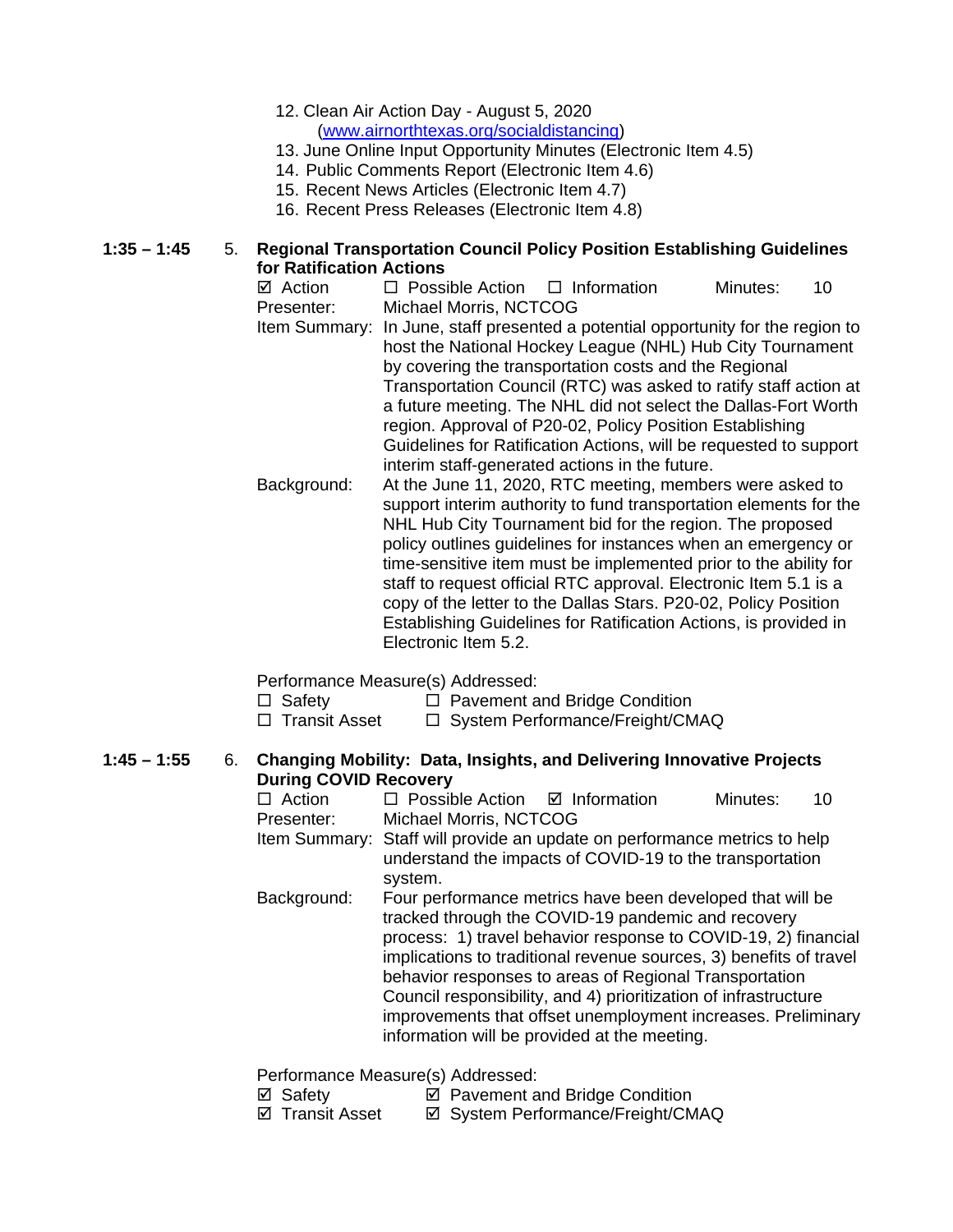# **1:55 – 2:05** 7. **Congestion Management Process Update**

- $\Box$  Possible Action  $\Box$  Information Minutes: 10 Presenter: Natalie Bettger, NCTCOG Item Summary: Work is underway on an update to the region's Congestion Management Process (CMP) documentation. Staff will present an overview of the CMP, data collection efforts, and the schedule for this CMP update. Background: The CMP is a regionally accepted approach for managing congestion that provides up-to-date information on multimodal
	- transportation performance and assesses alternative strategies for mitigating congestion that meets state and local needs. Federal requirements specify that urbanized areas with populations over 200,000 must implement and maintain a CMP. The current CMP for the North Central Texas region was adopted by the Regional Transportation Council in 2013. Additional information can be found in Electronic Item 7.

Performance Measure(s) Addressed:

- $\boxtimes$  Safety  $\Box$  Pavement and Bridge Condition
- □ Transit Asset <br>  $\Box$  Transit Asset <br>  $\Box$  System Performance/Freight/CMAQ

# **2:05 – 2:15** 8. **Transit-Oriented Development Parking Study**

 $\Box$  Action  $\Box$  Possible Action  $\Box$  Information Minutes: 10 Presenter: Karla Weaver, NCTCOG Item Summary: Staff will provide information on the findings of a completed Transit-Oriented Development (TOD) parking utilization and management study. Background: To advance regional TOD, a parking study was conducted at 16 developments near Dallas Area Rapid Transit (DART) Red and Blue Lines stations to understand how parking requirements and parking management practices may be adjusted to better meet TOD goals. The North Central Texas Council of Governments partnered with DART, Dallas, Plano, Richardson, and Garland on this as part of a larger TOD Planning Pilot project funded by a grant from the Federal Transit Administration. The study produced a new webtool, [www.parkingtoolboxntx.org,](http://www.parkingtoolboxntx.org/) which includes parking management strategies applicable not only to TOD but also useful to downtowns, main streets, and walkable centers in the region.

Performance Measure(s) Addressed:

- $\Box$  Safety  $\Box$  Pavement and Bridge Condition
- □ Transit Asset  $\Box$  System Performance/Freight/CMAQ

## **2:15 – 2:25** 9. **Federal and State Legislative Update**

 $\Box$  Action  $\Box$  Possible Action  $\Box$  Information Minutes: 10 Presenter: Rebekah Hernandez, NCTCOG Item Summary: Staff will provide an update on federal and State legislative actions related to transportation and air quality issues affecting the Dallas-Fort Worth area.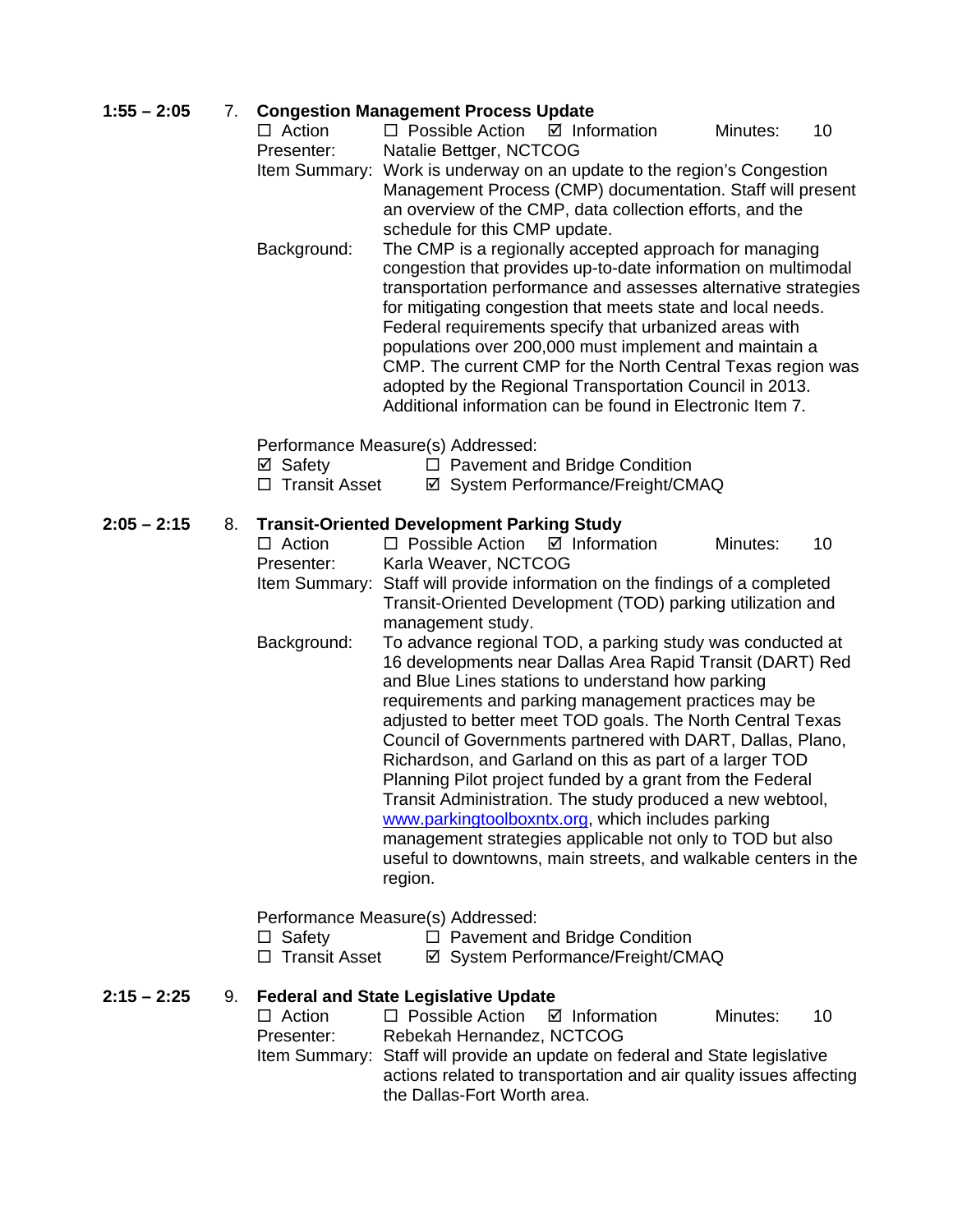Background: Transportation issues continue to be a focus in the United States (US) Congress and in preparations for the upcoming Texas legislative session. The 2nd session of the 116th US Congress convened on January 3, 2020. The 87th Texas Legislature will convene on January 12, 2021. The US House of Representatives recently proposed a long-term surface transportation reauthorization bill and House action is expected in July. Additional information is provided in Electronic Item 9.

Performance Measure(s) Addressed:

- $\Box$  Safety  $\Box$  Pavement and Bridge Condition
- $\Box$  Transit Asset  $\Box$  System Performance/Freight/CMAQ
- **2:25 – 2:35** 10. **Update on Volkswagen Settlement and Zero Emission Vehicle Corridor**  $\Box$  Action  $\Box$  Possible Action  $\Box$  Information Minutes: 10 Presenter: Lori Clark, NCTCOG Item Summary: Staff will provide an update on Volkswagen Settlement activities, especially those related to zero-emission vehicles, as well as progress on the Interstate Highway (IH) 45 Zero-Emission Vehicle (ZEV) Deployment Plan. Background: The consent decree issued as part of the Volkswagen Settlement included two separate initiatives to implement new emissions-reducing projects: the Environmental Mitigation Trust and the ZEV Investment. The Environmental Mitigation Trust is the portion of the settlement under which the Texas Commission on Environmental Quality (TCEQ) is administering the Texas Volkswagen Environmental Mitigation Program (TxVEMP). The ZEV Investment led to establishment of Electrify America, a subsidiary company of Volkswagen which is responsible for investing \$2 billion in ZEV infrastructure and education/outreach. Both of these initiatives continue to move forward, with milestones for each expected in the next few months. In late 2019, the Federal Highway Administration awarded

funds to the North Central Texas Council of Governments (NCTCOG) to develop an infrastructure deployment plan to enable ZEV travel along IH 45, including both electric vehicle charging and hydrogen refueling infrastructure. NCTCOG will be collaborating with the Houston-Galveston Area Council and other key stakeholders, including representatives from industry and prospective end-user fleets. Electronic Item 10 provides a status update of this plan thus far and includes a link to a stakeholder survey for anyone wishing to participate.

Performance Measure(s) Addressed:

- $\Box$  Safety  $\Box$  Pavement and Bridge Condition
- □ Transit Asset <br>  $\Box$  Transit Asset <br>  $\Box$  System Performance/Freight/CMAQ